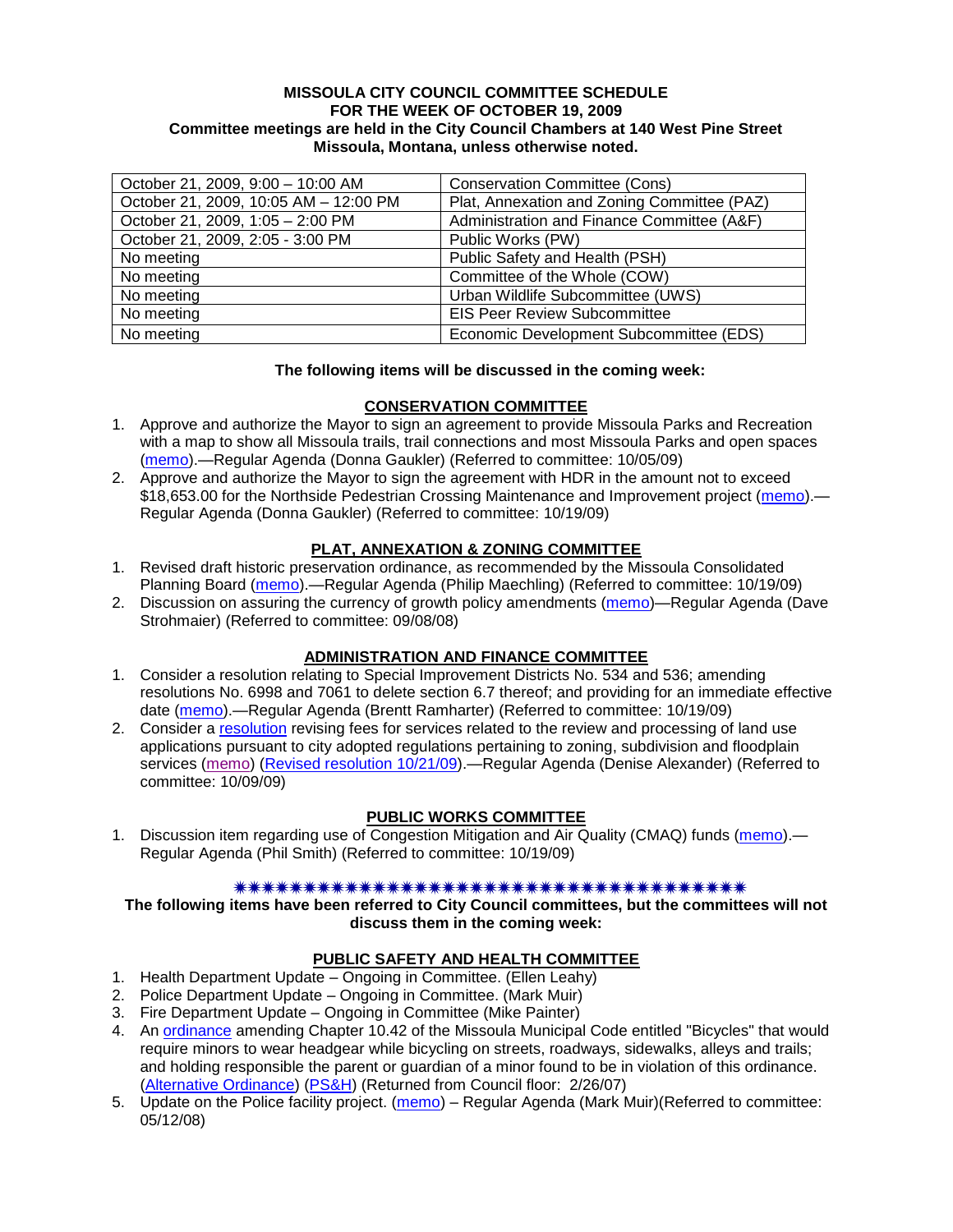- 6. An [ordinance](ftp://ftp.ci.missoula.mt.us/Packets/Council/2008/2008-12-15/2008CatOrdinanceAmendment%5B1%5D.pdf) amending Missoula Municipal Code Chapter 6.09 entitled "Missoula Cat Ordinance" section 6.09.010 through 6.09.090 to amend definitions, to limit the number of cats over the age of four months that a person, family, or household can harbor, keep, or maintain to five and to enact other general amendments. [\(PS&H\)](ftp://ftp.ci.missoula.mt.us/Packets/Council/2008/2008-12-15/081210psh.pdf) (Returned from Council floor: 01/12/09)
- 7. An [ordinance](ftp://ftp.ci.missoula.mt.us/Packets/Council/2008/2008-12-15/DogOrdinance--PSHrevisions.pdf) amending Missoula Municipal Code Title 6 entitled "Animals" generally amending Chapter 6.04 entitled "Animals Running at Large" and Chapter 6.08 entitled "Dogs and Pet Shops," increasing the fee when an animal is impounded and establishing a fee for a boarding kennel license. [\(PS&H\)](ftp://ftp.ci.missoula.mt.us/Packets/Council/2008/2008-12-15/081210psh.pdf) (Returned from Council floor: 01/12/09)
- 8. Discussion on the MRL herbicide program within the city limits [\(memo\)](ftp://ftp.ci.missoula.mt.us/Packets/Council/2009/2009-05-18/Referrals/MRLWeedSprayingReferral.pdf).—Regular Agenda (Bob Jaffe) (Referred to committee: 05/18/09)
- 9. Consider an ordinance of the Missoula City Council amending Missoula Municipal Code Title 10 entitled Vehicles and Traffic, Chapter 42 entitled Bicycles for the purpose of changing the requirements for complying with traffic control devices and removing conflicting registration requirements by amending Sections 10.42.030 and 10.42.040. [\(memo\)](http://www.ci.missoula.mt.us/DocumentView.aspx?DID=2223).—Regular Agenda (Pam Walzer) (Referred to committee: 09/14/09)

# **CONSERVATION COMMITTEE**

- 1. Support for City employee cash for Bus Commuters Program [\(memo\)](http://www.ci.missoula.mt.us/DocumentView.aspx?DID=2127).—Regular Agenda (Ben Schmidt and Nancy Wilson) (Referred to committee: 08/24/09)
- 2. Consider an ordinance amending Missoula Municipal Code Title 8, entitled "Health and Safety," Chapter 8.28, entitled "Garbage and Rubbish" to provide for special management of garbage in specific areas within the City of Missoula where there is conflict with bears [\(memo\)](http://www.ci.missoula.mt.us/DocumentView.aspx?DID=2228).—Regular Agenda (Pam Walzer and Urban Wildlife Subcommittee) (Referred to committee: 09/14/09)

# **PLAT, ANNEXATION & ZONING COMMITTEE**

- 1. Annexation. (see separate list at City Clerk's Office for pending annexations) (Ongoing in Committee)
- 2. Update the Rattlesnake Valley Comprehensive Plan Amendment [\(memo\)](ftp://ftp.ci.missoula.mt.us/Packets/Council/2007/2007-04-02/Referrals/Rattlesnake_Plan_Update_referral.pdf).—Regular Agenda (Dave Strohmaier) (Referred to committee: 04/02/07)
- 3. Discuss council's interest in pursuing a negotiated settlement over disputed trail conditions for Clark Fork Terrace No. 2 Subdivision [\(memo\)](ftp://ftp.ci.missoula.mt.us/Packets/Council/2008/2008-02-25/Referrals/Clark_Fork_Terrace_2.pdf).—Regular Agenda (Mayor Engen/Jim Nugent) (Referred to committee: 02/25/08)
- 4. Request to rezone the property legally described as Lot 3 of Scott Street Lots Subdivision, located in Section 16, T13N, R19W, P.M.M. form D (Industrial) to I-1 (Light Industrial), based on the finding of fact and conclusions of law. (PAZ [05/21/08\)](ftp://ftp.ci.missoula.mt.us/Packets/Council/2008/2008-06-02/080521paz.pdf) (Returned from Council floor: 6/2/08)
- 5. Correct the conflict in the height calculation regulations, between written language (a building envelope shall be established by showing the maximum vertical height allowed by zoning from finished grade) and the drawing on [page 151 o](ftp://www.co.missoula.mt.us/opg2/Documents/CurrentRegulations/CityZoningTitle19/CH19.67Hillside.pdf)f the [Zoning Ordinance.](ftp://www.co.missoula.mt.us/opg2/Documents/CurrentRegulations/CityZoningTitle19/CityOrdinanceLP.htm)--Regular Agenda (Ed Childers) (Referred to committee: 3/27/06)
- 6. Ongoing discussion of City planning issues with members of the Planning Board.--Regular Agenda (Bob Jaffe) (Referred to committee: 3/20/06)
- 7. Consider an interim emergency ordinance for proposed amendments to the City Zoning Ordinance, Chapter 19.90 Signs [\(memo\)](ftp://ftp.ci.missoula.mt.us/Packets/Council/2008/2008-12-15/Referrals/ElectronicSignOrdinanceMemo.pdf).—Regular Agenda (Tom Zavitz) (Referred to committee: 12/15/08)
- 8. Consolidated Public Review Draft of the Missoula City Zoning Ordinance submitted by Duncan Associates to the Missoula Consolidate Planning Board for its review and recommendation [\(memo\)](ftp://ftp.ci.missoula.mt.us/Packets/Council/2009/2009-02-09/Referrals/CodeRewritetoPBMemo.pdf).—Regular Agenda (Roger Millar) (Referred to committee: 02/09/09)
- 9. Discussion of OPG's [task list](ftp://ftp.ci.missoula.mt.us/Packets/Council/2008/2008-07-07/UITaskList.pdf) and workload [\(Urban Initiatives work plan\)](ftp://ftp.ci.missoula.mt.us/Packets/Council/2006/2006-06-12/Referrals/Urban_Init.htm).—Regular Agenda (Mike Barton) (Referred to committee: 06/12/06)
- 10. Develop policies and procedures regarding ag land mitigation [\(memo\)](http://www.ci.missoula.mt.us/DocumentView.aspx?DID=1272).—Regular Agenda (Lyn Hellegaard) (Referred to committee: 06/01/09)
- 11. Appoint one member to the Historic Preservation Commission an "At Large" position for the term commencing immediately through December 31, 2012, and appoint one member to the Eastside sector for the term commencing immediately through December 31, 2011 [\(memo\)](http://www.ci.missoula.mt.us/DocumentView.aspx?DID=2128).—Regular Agenda (Kelly Elam) (Referred to committee: 08/24/09)
- 12. Phasing plan amendment request for Hauser Addition, a 5-lot minor subdivision of a 0.86-acre parcel, located near the intersection of Davis Street and Fourth Street in the Franklin to the Fort area [\(memo\)](http://www.ci.missoula.mt.us/DocumentView.aspx?DID=2435).—Regular Agenda (Mitch Doherty) (Referred to committee: 10/19/09)

## **ADMINISTRATION AND FINANCE COMMITTEE**

1. Approve claims. (Ongoing) (Consent Agenda)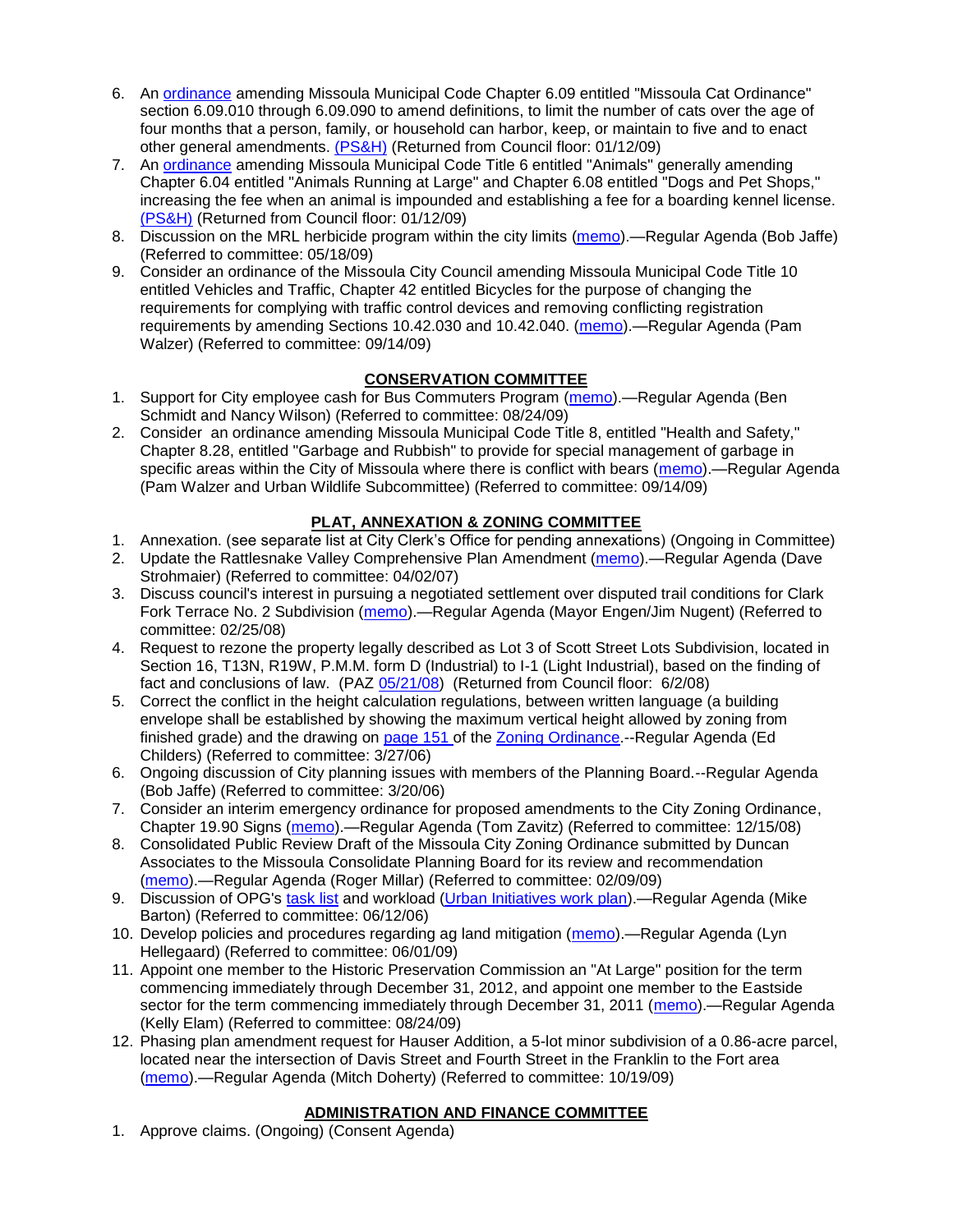- 2. Approve journal vouchers. (Ongoing) (Consent Agenda)
- 3. Approve budget transfers. (Ongoing) (Consent Agenda)
- 4. [Resolution](ftp://ftp.ci.missoula.mt.us/Packets/Council/2008/2008-09-22/referrals/Sewerrateresolution.pdf) revising the City's sewer use fee structure and increasing sanitary sewer rates by 5% per year for four years to support infrastructure improvements required to operate the city's sanitary sewer system. [\(A&F\)](ftp://ftp.ci.missoula.mt.us/Packets/Council/2008/2008-10-06/081001af.pdf) [\(Slideshow presentation as a webpage\)](ftp://ftp.ci.missoula.mt.us/Packets/Council/2008/2008-11-03/2008-11-03SewerUserRateIncrease_files/frame.htm) (Returned from Council floor: 11/03/08)
- 5. An ordinance amending the municipal code as it relates to bike licensing. [\(A&F\)](ftp://ftp.ci.missoula.mt.us/Packets/Council/2008/2008-12-15/081210af.pdf) (Returned from council floor: 12/15/08)
- 6. Amend City Council Rule 21(a) to clarify quorum requirements [\(memo\)](ftp://ftp.ci.missoula.mt.us/Packets/Council/2008/2008-04-28/Referrals/CouncilRule21aReferral.pdf).—Regular Agenda (Jason Wiener) (Referred to committee: 04/28/08) (*Tabled in Committee on 02/11/09*)
- 7. Implications of establishing maintenance districts. [\(memo\)](ftp://ftp.ci.missoula.mt.us/Packets/Council/2009/2009-05-11/Referrals/MaintenanceDistricts.pdf) Regular Agenda (Bob Jaffe) (Referred to committee: 05/11/09)
- 8. Review the FY 2010-14 CIP projects in committee [\(memo\)](ftp://ftp.ci.missoula.mt.us/Packets/Council/2009/2009-03-23/Referrals/RefAFCIPBudgetReviewFY2010-2014CIP.pdf).—Regular Agenda (Brentt Ramharter) (Referred to committee: 03/23/09)
- 9. Consider the establishment of Parks and Street Maintenance Districts [\(memo\)](ftp://ftp.ci.missoula.mt.us/Packets/Council/2009/2009-05-04/Referrals/MaintenanceDistricts.pdf).—Regular Agenda (Bob Jaffe) (Referred to committee: 05/04/09)
- 10. Clarify position of council member who also serves on the board of a non-profit agency that has dealings with the city. [\(memo\)](http://www.ci.missoula.mt.us/DocumentView.aspx?DID=1840) – Regular Agenda (Ed Childers) (Referred to committee: 07/20/2009)
- 11. [Resolution](http://www.ci.missoula.mt.us/DocumentView.aspx?DID=2373) of the Missoula City Council establishing a tourism business improvement district consisting of non-contiguous lands within the City of Missoula for the purpose of aiding tourism, promotion and marketing within the district. [\(Exhibit A\)](http://www.ci.missoula.mt.us/DocumentView.aspx?DID=2090) [\(Exhibit B\)](http://www.ci.missoula.mt.us/DocumentView.aspx?DID=2374) [\(memo\)](http://www.ci.missoula.mt.us/DocumentView.aspx?DID=2097) [\(A&F\)](http://www.ci.missoula.mt.us/Archive.aspx?ADID=1172) (Returned from Council floor: 10/05/09)

### **PUBLIC WORKS COMMITTEE**

- 1. Consider the sizes of grease interceptors for the restaurant industry [\(memo\)](ftp://ftp.ci.missoula.mt.us/Packets/Council/2008/2008-04-21/Referrals/Industrial_waste_restaurants.pdf).—Regular Agenda (Stacy Rye and Bob Jaffe) (Referred to committee: 04/21/08)
- 2. Consider restructuring the city's Sewer Loan Program along the lines of the recently approved change to the Sidewalk & Curb Loan Fund.—Regular Agenda (Ed Childers) (Referred to committee: 06/26/06)
- 3. Information item to present the City's Master Sidewalk Plan. [\(memo\)](ftp://ftp.ci.missoula.mt.us/packets/council/2009/2009-01-12/Referrals/MstrSdwlkPlnREF.pdf)—Regular Agenda (Doug Harby) (Referred to committee: 01/12/09)
- 4. Consider a right-of-way encroachment permit for parking at 420 Nora Street [\(memo\)](http://www.ci.missoula.mt.us/DocumentView.aspx?DID=2310).—Regular Agenda (Doug Harby) (Referred to committee: 09/28/09)
- 5. Consider an emergency ordinance and an ordinance of the Missoula City Council adopting Missoula Municipal Code Title 12, new chapter, entitled "Grading and Drainage" [\(memo\)](http://www.ci.missoula.mt.us/DocumentView.aspx?DID=2365).—Regular Agenda (Doug Harby) (Referred to committee: 10/05/09)
- 6. Consider an ordinance and an emergency ordinance of the Missoula City Council adopting Missoula Municipal Code Title 12, new chapter, entitled "Parking" [\(memo\)](http://www.ci.missoula.mt.us/DocumentView.aspx?DID=2366).—Regular Agenda (Doug Harby) (Referred to committee: 10/05/09)
- 7. Approve a letter agreement for professional services with WGM Group, Inc. in an amount not to exceed \$29,375 for professional services on the proposed SID 548  $-5^{\text{th}}$  / 6<sup>th</sup>/ Arthur Intersection Improvements project [\(memo\)](http://www.ci.missoula.mt.us/DocumentView.aspx?DID=2363).—Regular Agenda (Gregg Wood) (Referred to committee: 10/05/09)

### **COMMITTEE OF THE WHOLE**

- 1. Mayor's Update Ongoing in Committee. (Mayor Engen)
- 2. Updates from Council representatives on the Health Board, Community Forum, Transportation Policy Coordinating Committee, other boards and commissions as necessary. – (Ongoing in Committee)
- 3. Joint meeting of the Mayor, City Council and County Commission; a facilitated quarterly OPG review as directed in the [Interlocal Agreement](ftp://ftp.ci.missoula.mt.us/Documents/Mayor/OPG/Adopted-ILA-2005.pdf) (Agenda)—Ongoing (Mayor Engen)
- 4. Develop short and mid-term goals [\(memo\)](ftp://ftp.ci.missoula.mt.us/Packets/Council/2007/2007-04-23/Referrals/Council_Goals.pdf).—Regular Agenda (Bob Jaffe) (Referred to committee: 4/23/2007)
- 5. Discuss possibilities for enhancing the applicant pool for vacancies on volunteer boards and commissions [\(memo\)](ftp://ftp.ci.missoula.mt.us/Packets/Council/2007/2007-09-17/Referrals/board_and_commission_recruitment.pdf).—Regular Agenda (Dave Strohmaier) (Referred to committee: 09/17/07)
- 6. Joint meeting between the Missoula City Council and the Missoula County Public Schools' Board of Trustees [\(memo\)](ftp://ftp.ci.missoula.mt.us/Packets/Council/2007/2007-09-17/Referrals/Council_School_Board_referral.pdf).—Regular Agenda (Dave Strohmaier) (Referred to committee: 09/17/07)
- 7. Examination of Office Planning and Grants [\(memo\)](ftp://ftp.ci.missoula.mt.us/Packets/Council/2008/2008-09-08/Referrals/080825HendricksonOPGreferral.pdf)—Regular Agenda (John Hendrickson) (Referred to committee: 09/08/08)
- 8. Review CIP funding mechanism, vehicle replacement policy, department vehicle use practices, specifically Police, Fire, and Parking Commission [\(memo\)](ftp://ftp.ci.missoula.mt.us/Packets/Council/2008/2008-11-10/Referrals/ReviewBudgetary.pdf).—Regular Agenda (Ed Childers) (Referred to committee: 11/10/08)